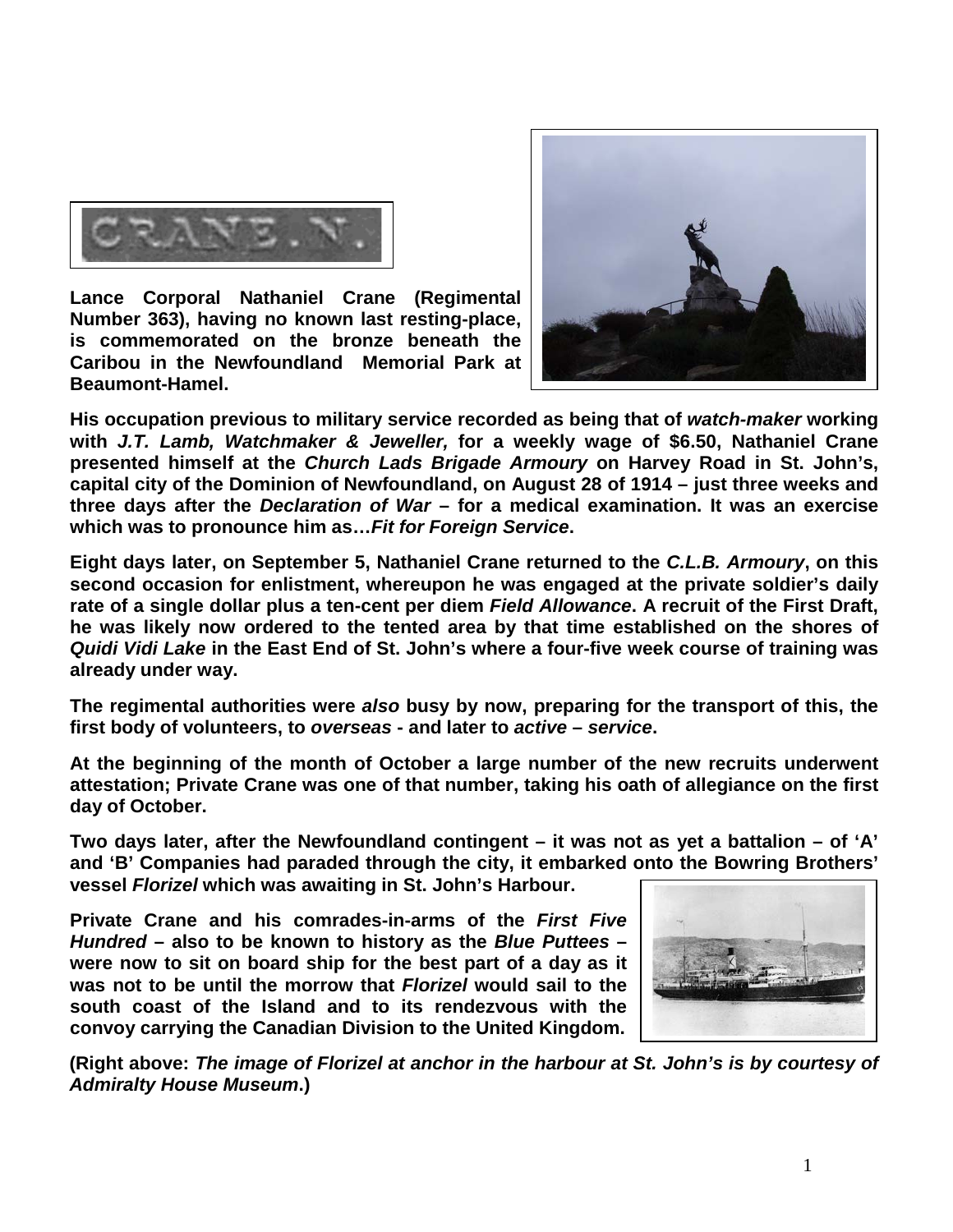**(Right below:** *Fort George, constructed in the latter half of the eighteenth century, still serves the British Army to this day***. – photograph from 2011)**

**In the United Kingdom this first Newfoundland contingent was to train in three venues during the late autumn of 1914 and then the winter of 1914-1915: firstly in southern England on the Salisbury Plain; then in Scotland at Fort George – on the Moray Firth close to Inverness; and lastly at Edinburgh Castle where the unit was to provide the first garrison from outside the British Isles.** 

**(Right below:** *The venerable Edinburgh Castle dominates the city from its position on the summit of Castle Hill***. – photograph from 2011)**

**Some three months later, on May 11, and some seven weeks into spring – although in Scotland there was apparently still snow - the entire Newfoundland unit – by now 'A' and 'B' Companies re-enforced by 'C', 'D', and 'E' - was ordered moved from the Scottish capital to** *Stobs Camp***, all under canvas and south-eastwards of Edinburgh, in the vicinity of the town of Hawick.** 



**It was to be at** *Stobs Camp* **that the Newfoundland contingent received the reenforcements from home – 'F' Company which arrived on July 10, 1915 - that would bring its numbers up to that of British Army establishment battalion strength\*. The now-formed 1st Battalion of the Newfoundland Regiment was thus rendered ready to be ordered on '***active service***'.**

**\****The number was about fifteen hundred, sufficient to provide four 'fighting' companies, two re-enforcement companies and a headquarters staff.*

**(Right:** *The Newfoundland Regiment marches past on the training ground at Stobs Camp and is presented with its Colours on June 10, 1915.* **– by courtesy of Reverend Wilson Tibbo and Mrs. Lillian Tibbo)**

**At the beginning of that August of 1915, the four senior Companies, 'A', 'B', 'C' and 'D' – Private Crane among their ranks - were then sent south from** *Stobs Camp* **to undergo a final two weeks of training, as well as an inspection by the King, at Aldershot.** 



This force, now designated as the 1<sup>st</sup> Battalion of the Newfoundland Regiment, was **thereupon attached to the 88th Brigade of the 29th Division of the (British) Mediterranean Expeditionary Force.**

**Meanwhile the two junior companies, the later-arrived 'E' and the aforementioned lastarrived 'F', were ordered transferred to Scotland's west coast, to Ayr, there to provide the nucleus of the newly-forming 2nd (***Reserve***) Battalion.**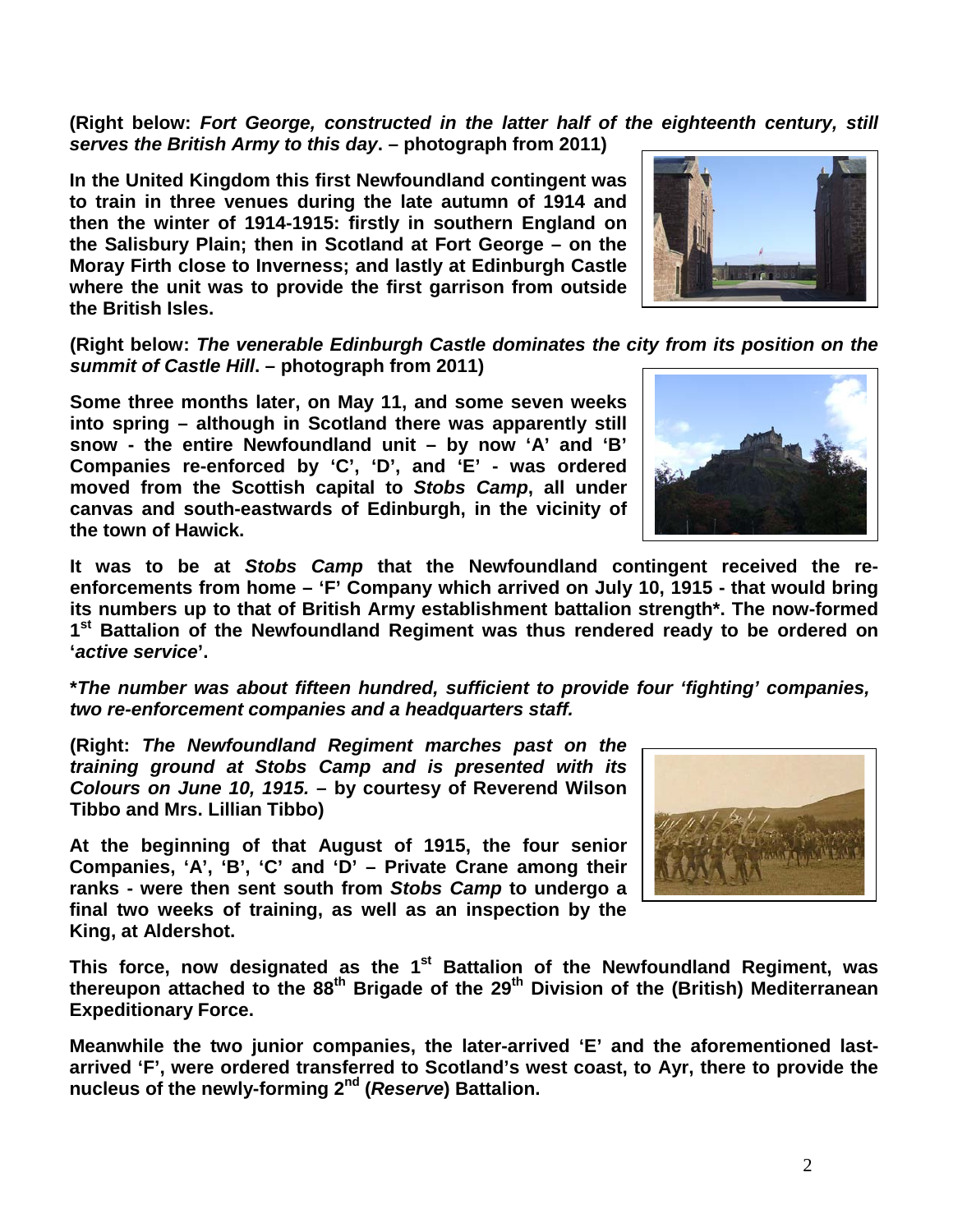**(continued)**

**(Right:** *George V, by the Grace of God, of the United Kingdom of Great Britain and Ireland and of the British Dominions beyond the Seas, King, Defender of the Faith, Emperor of India* **– the photograph is from** *Bain News Services* **via the** *Wikipedia* **web-site.)**

**It was also during this period while at Aldershot that on August 13 Private Crane was prevailed upon to re-enlist, on this occasion for the**  *duration of the war\****.**

**\****At the outset of the War, perhaps because it was felt by the authorities that it would be a conflict of short duration, the recruits enlisted for a single year. As the War progressed, however, this was likely to cause* 

*problems and the men were encouraged to re-enlist***.**

**(Right:** *Some of the personnel of 'A', 'B', 'C' and 'D' Companies of the 1st Battalion of the Newfoundland Regiment at Aldershot in August of 1915, prior to its departure to active service on the Gallipoli Peninsula*  **– from** *The Fighting Newfoundlander* **by Col. G.W.L. Nicholson, C.D.)**

**While 'E' and 'F' Companies were beginning their posting to the Regimental Depot at Ayr, on August 20 of 1915 the 1st Battalion embarked in the Royal Navy Harbour of Plymouth-Devonport onto the requisitioned passenger-liner** *Megantic* **for passage to the Middle East and to the fighting against the Turks.** 

**(Right:** *The image of Megantic, here in her peace-time colours of a 'White Star Line' vessel, is from the Old Ship Picture Galleries web-site***.)**

**There, a month later – having spent some two weeks billeted in British barracks in the vicinity of the Egyptian capital, Cairo - on September 20, the 1st Battalion was to land at**  *Suvla Bay* **on the** *Gallipoli Peninsula***.**

**(Right:** *Kangaroo Beach, where the officers and men of the 1st Battalion, Newfoundland Regiment, landed on the night of September 19-20, 1915, is to be seen in the distance at the far end of Suvla Bay. The remains of a landing-craft are still clearly visible in the foreground on 'A' Beach***. – photograph taken in 2011)**

**When the Newfoundlanders landed from their transport ship at**  *Suvla Bay* **on that September night of 1915 they would disembark into a campaign that was already on the threshold of collapse.**







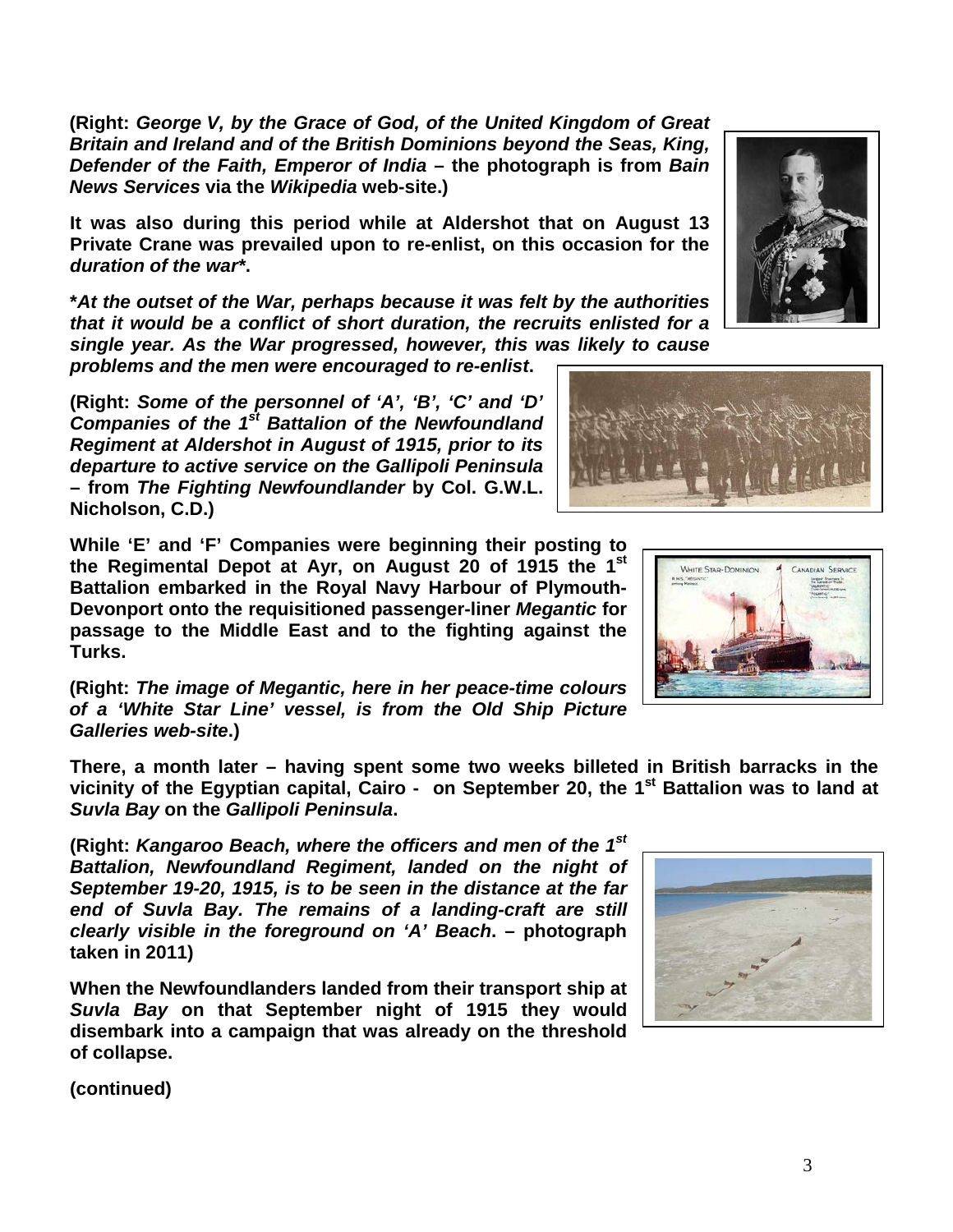**(Right:** *Newfoundland troops on board a troop-ship anchored at Mudros: either Megantic on August 29, Ausonia on September 18, or Prince Abbas on September 19 – Whichever the case, they were yet to land on Gallipoli – Dardanelles to the French, Ҫanakkale to the Turks***. – from Provincial Archives)**

**(Right below:** *A century later, the area, little changed from those far-off days, of the Newfoundland positions at Suvla, and where the 1st Battalion was to serve during the fall of 1915*  **– photograph from 2011)**

**Not only in the area where the Newfoundland Battalion was to serve but, even ever since the very first days of the operation in April of 1915, the entire** *Gallipoli Campaign,* **including the operation at** *Suvla Bay,* **had proved to be little more than a debacle:** 

**Flies, dust, disease, the frost-bite and the floods – and of course the casualties inflicted by an enemy who was to fight a great deal better than the British High Command\* had ever anticipated – were eventually to overwhelm the British-led forces and those of the French, and it would finally be decided to abandon not only** *Suvla Bay* **but the entire** *Gallipoli* **venture.**

**(Right below:** *An un-identified Newfoundland soldier in the trenches at Suvla Bay –* **from**  *Provincial Archives***)**

*\*Many of the commanders chosen were second-rate, had been brought out of retirement, and had little idea of how to fight – let alone of how to win. One of the generals at Suvla, apparently, had handed in his resignation during the Campaign and had just gone home.* 

**November 26 would see the nadir of the Newfoundland Battalion's fortunes at Gallipoli; a freak rain-, snow- and ice-storm was to strike the**  *Suvla Bay* **area and the subsequent floods had wreaked havoc amongst the forces of both sides. For several days, survival rather than the enemy was to be the priority.**

**There were to be many casualties on both sides, some of them, surprised by the sudden inundation of their positions, fatalities who had drowned in their trenches – although no Newfoundlanders were to be among that number. Numerous, however, were those afflicted by trench-foot and by frost-bite.**

**On the night of December 19-20, the British abandoned the area of** *Suvla Bay* **– the Newfoundlanders, the only non-British unit to serve there, to form a part of the rear-guard. Some of the Battalion personnel were to be evacuated to the nearby island of Imbros, some to Lemnos, further away, but in neither case was the respite to be of a long duration; the 1st Battalion would be transferred only two days later to the area of** *Cape Helles***, on the western tip of the** *Gallipoli Peninsula***.**

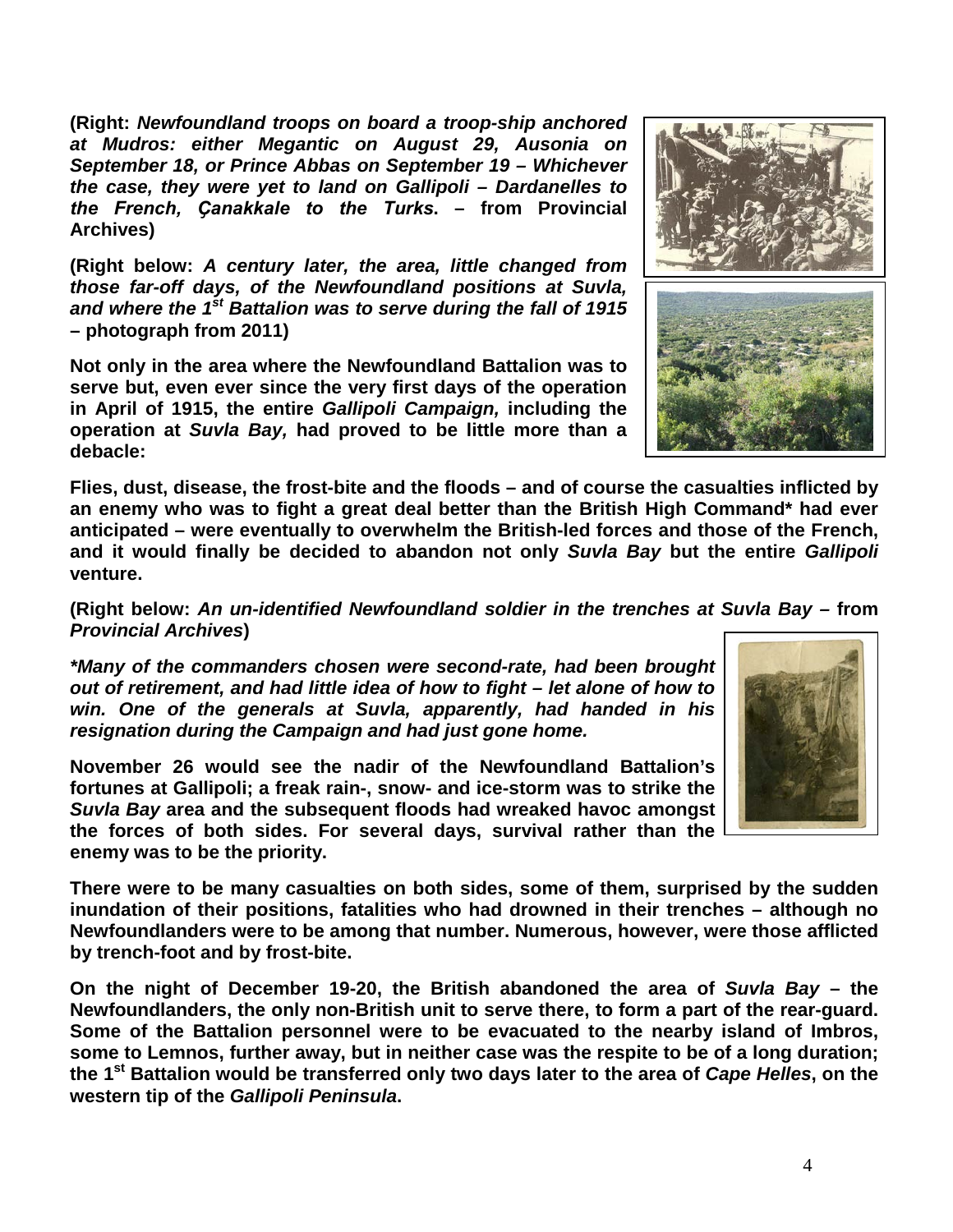**(Right:** *Cape Helles as seen from the Turkish positions on the misnamed Achi Baba, positions which were never breached: The Newfoundland positions were to the right-hand side of the picture***. – photograph from 2011)**

**The British, Indian and** *Anzac* **forces – the Australian and New Zealand Army Corps was also to serve at** *Gallipoli* **– were now to be only marking time until a complete withdrawal of the**  *Peninsula* **could be undertaken.** 

**This final operation would take place on the night of January 8-9, the Newfoundland Battalion to furnish part of the British rear-guard on this second occasion also.**

**(Right:** *'W' Beach at Cape Helles as it was only days before the final British evacuation* **– from** *Illustration***)**

*\*Lieutenant Owen Steele of St. John's, Newfoundland, is cited as having been the last soldier of the Mediterranean Expeditionary Force to step into the final small boat to sail from the Gallipoli Peninsula.*

**(Right:** *'W' Beach almost a century after its abandonment by British forces in that January of 1916 and by the Newfoundlanders who were to be the last soldiers off the beach***:** *Vestiges of the wharves in the black-and-white picture are still to be seen.* **– photograph from 2011)**

**Immediately after the British evacuated the entire** *Gallipoli Peninsula* **in January of 1916, the Newfoundland Battalion was to be ordered to the Egyptian port-city of Alexandria, to arrive there on the 15th of that month. The Newfoundlanders were then to be immediately transferred southward to the vicinity of Suez, a port at the southern end of the Canal which bears the same name, there to await further orders since, at the time, the subsequent destination of the British 29th Division had yet to be decided\*.**

*\*Bulgaria had entered the conflict on the side of the Central Powers, and Salonika was soon to become a theatre of war.*

**(Right above:** *The British destroy their supplies during the final evacuation of the Gallipoli Peninsula. The men of the 1st Battalion of the Newfoundland Regiment were among the last to leave on two occasions, at both Suvla Bay and Cape Helles***. – photograph taken from the battleship** *Cornwallis* **from**  *Illustration***)**









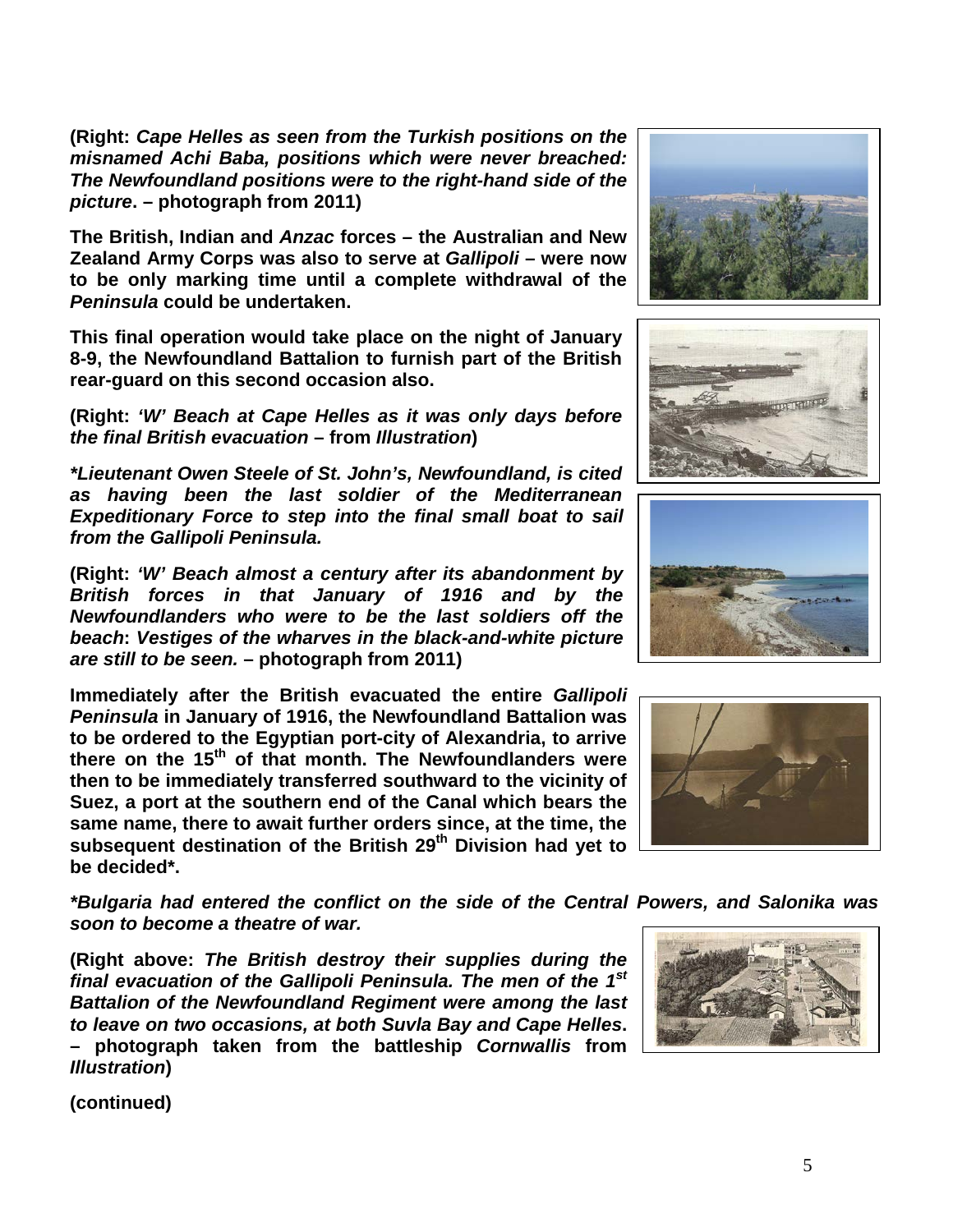**(Preceding page:** *Port Tewfiq at the south end of the Suez Canal as it was just prior to the Great War* **– from a vintage post-card)**

**After that two-month interim spent in the vicinity of Port Suez, the almost six-hundred officers and** *other ranks* **of the 1st Battalion were to board His Majesty's Transport** *Alaunia* **at Port Tewfiq, on March 14 to begin the voyage through the**  *Suez Canal* **en route to France. The Newfoundlanders would disembark eight days afterwards in the Mediterranean portcity of Marseilles, on March 22.**



**(Right above:** *British troops march through the port area of the French city of Marseilles***. – from a vintage post-card)**

**Some three days after the unit's disembarkation on March 22, the Newfoundland Battalion's train found its way to the small provincial town of Pont-Rémy, a thousand kilometres to the north of Marseilles. It had been a cold, miserable journey, the blankets provided for the troops having inexcusably travelled unused in a separate wagon.**

**Having de-trained at the local station at two o'clock in the morning, the Newfoundlanders were now still to endure the long, dark march ahead of them before they would reach their billets at Buigny l'Abbé.**

**It is doubtful if many of those tired soldiers were to pay much attention to the slow-moving stream flowing under the bridge over which they then marched on their way from the station. But some three months later** *the Somme* **was to become a part of their history.**

**(Right below:** *A languid River Somme as seen from the bridge at Pont-Rémy* **– photograph from 2010)**

**On April 4, the 1st Battalion marched into the village of Bonneville. Private Crane, however, apparently was** *not* **marching anywhere – or at least not very well - because on this day he was admitted into the 4th Casualty Clearing Station at Beauval, suffering from a sprained ankle which kept him off duty for four days. On the 8th day of the month he re-joined his unit which by then was resting in the community of Louvencourt.**

**On April 13, the 1st Battalion subsequently marched into the village of Englebelmer – perhaps some fifty kilometres in all from Pont-Rémy - where it would be billeted, would receive reenforcements from Scotland via Rouen and, in two days' time, would be introduced into the communication trenches of the**  *Western Front.*



**Just days following the Newfoundland Battalion's arrival on the** *Western Front***, two of the four Companies – 'A', and 'B' – were to take over several support positions from a British unit\* before the entire Newfoundland unit was then ordered to move further up for the first time into forward positions on April 22.**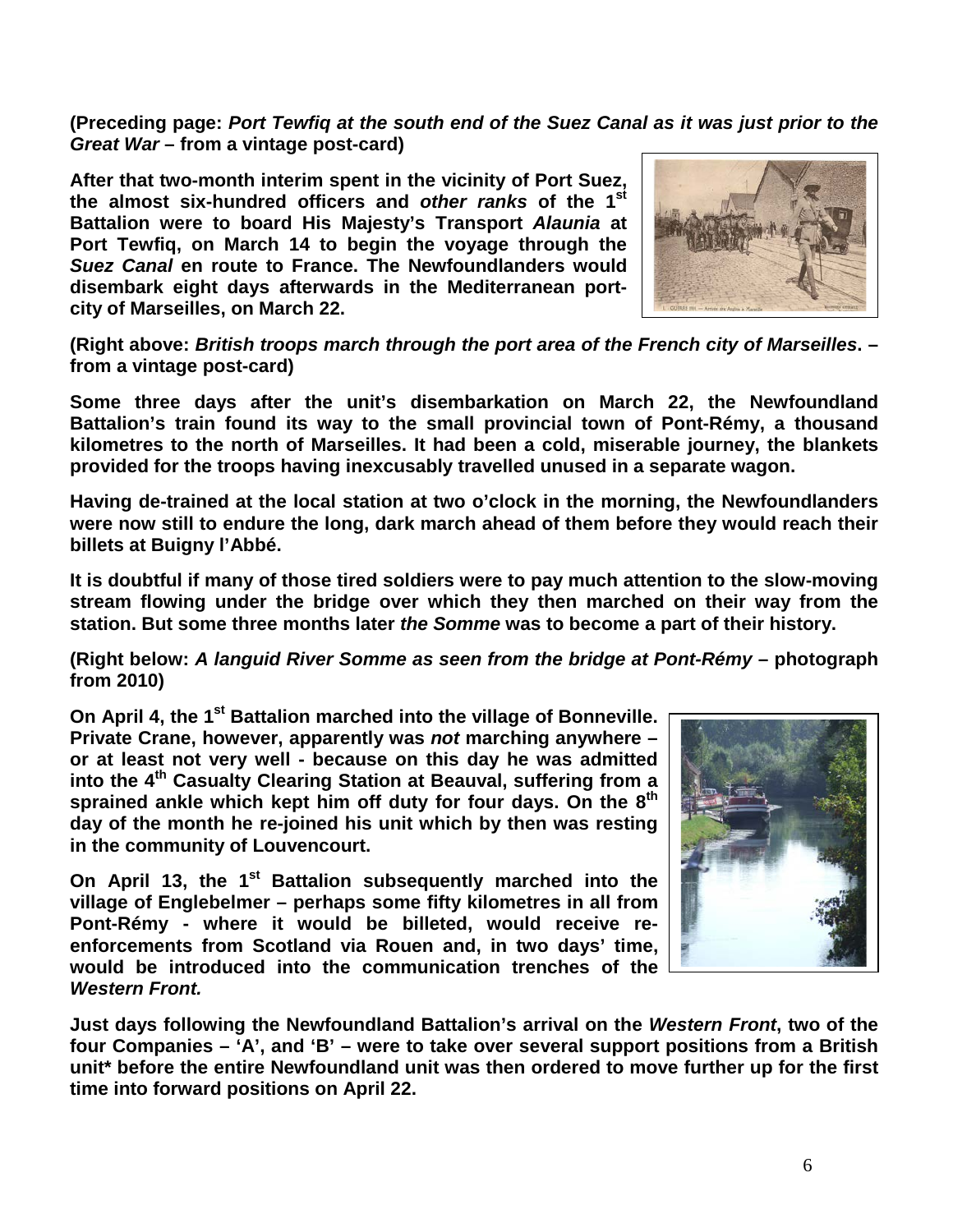*\*It should be said that the Newfoundland Battalion and two-hundred men of the Bermuda Rifles who were serving at the time in the 2nd Lincolnshire Regiment Battalion, were then the only units at the Somme from outside the British Isles - true also on the day of the attack on July 1.*

**(Right:** *A part of the re-constructed trench system to be found in the Newfoundland Memorial Park at Beaumont-Hamel* **– photograph from 2009(?))**

**Having then been withdrawn at the end of that April to the areas of Mailly-Maillet and Louvencourt where they would be based for the next two months, the Newfoundlanders were soon to be preparing for the upcoming British campaign of that summer, to be fought on the ground named for the languid, meandering river,** *the Somme***, that flowed – and still does so today – through the region.** 

**If there is one name and date in Newfoundland history which is etched in the collective once-national memory, it is that of Beaumont-Hamel on July 1 of 1916; and if any numbers are remembered, they are those of the eight-hundred who went**  *over the top* **in the third wave of the attack on that morning, and of the sixty-eight unwounded present at muster some twenty-four hours later\*.**



**(Right above:** *Beaumont-Hamel: Looking from the British lines down the hill to Y Ravine Cemetery which today stands atop part of the German front-line defences: The Danger Tree is to the right in the photograph***. – photograph taken in 2009)**

**(Right:** *A view of Hawthorn Ridge Cemetery Number 2 in the Newfoundland Memorial Park at Beaumont-Hamel* **– photograph from 2009(?))**

*\*Perhaps ironically, the majority of the Battalion's casualties was to be incurred during the advance from the third line of British trenches to the first line from where the attack proper was to be made, and while struggling through British wire laid to protect the British positions from any German attack.*

**There are other numbers of course: the fiftyseven thousand British casualties incurred in four hours on that same morning of which nineteen-thousand were recorded as having been** *killed in action* **or** *died of wounds***.** 

**(Right:** *Beaumont-Hamel is a commune, not a village\****. – photographs from 2010 and 2015)**



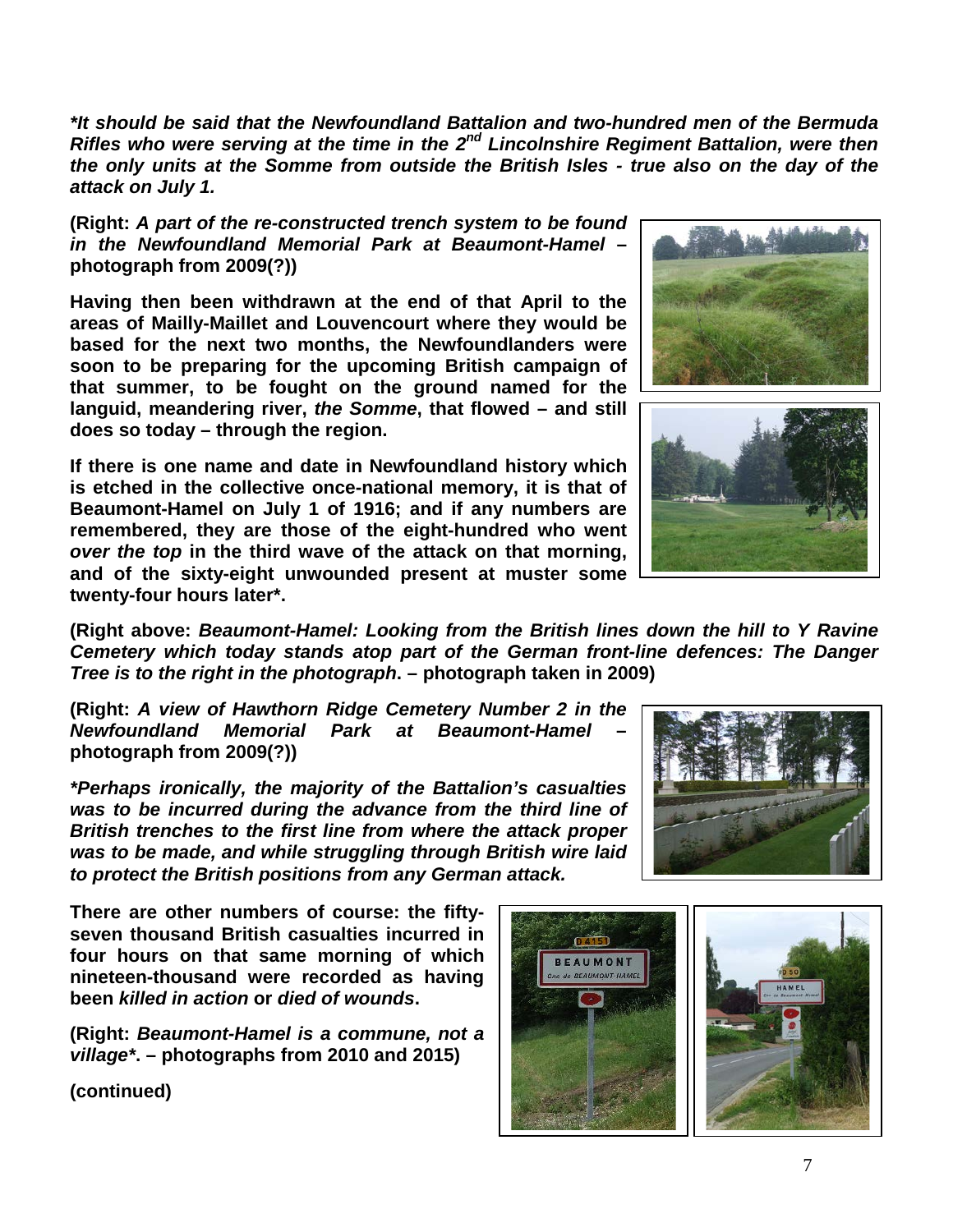8

**It was to be the largest disaster** *ever* **in the annals of the British Army…and, perhaps just as depressing, the butchery of** *the Somme* **was to continue for the next four and a half months.**

*\*In fact, Beaumont-Hamel was a commune – it still exists today – at the time comprising two communities: Beaumont, a village on the German side of the lines, and Hamel which was behind those of the British. No-Man's-Land, on which the Newfoundland Memorial Park lies partially today, was on land that separated Beaumont from Hamel.* 

**(Right:** *A grim, grainy image purporting to be Newfoundland dead awaiting burial after Beaumont-Hamel –* **from…?)**

**On July 1, 1916, at Beaumont-Hamel, while serving with 'B' Company during the fighting of the first day of** *the Somme***, Private Crane was wounded when a bullet passed through his left thigh.**

**Evacuated to the 87th Field Ambulance, he was subsequently transferred to an unspecified casualty clearing station on July 3, then forwarded from there to the 2nd General Hospital at Le Havre. It was there decided to evacuate Private Crane back across the English Channel to the United Kingdom on board His Majesty's Hospital Ship** *Asturias***, the ship making the crossing on July 5***.*

**(Right above:** *The image of HMHS Asturias is from the Old Ship Picture Galleries. A Royal Mail Steam Packet Company liner before the Great War, but was then immediately requisitioned for service as a hospital ship. The vessel was torpedoed in March of 1917 and was so damaged that she was not to be repaired until after the conflict when she was transformed into a cruise ship***.)** 

**Once arrived in England Private Crane was admitted into the Royal Victorian Hospital, Netley, on the south coast of England. He was to receive treatment there for almost two months, until the first week in September.**

**(Right above:** *The image of the above-mentioned Royal Victorian Hospital, perhaps some five kilometres to the south-east of the city of Southampton, is from a vintage post-card***.)**

**After having been granted the customary ten-day furlough allowed military personnel upon release from hospital – in Private Crane's case from September 5 to 14 - he was immediately posted to the Regimental Depot at Ayr, reporting there for duty on September 14. He was now to remain there for more than five months, during that period receiving his lance corporal's stripe on January 17 of 1917.**





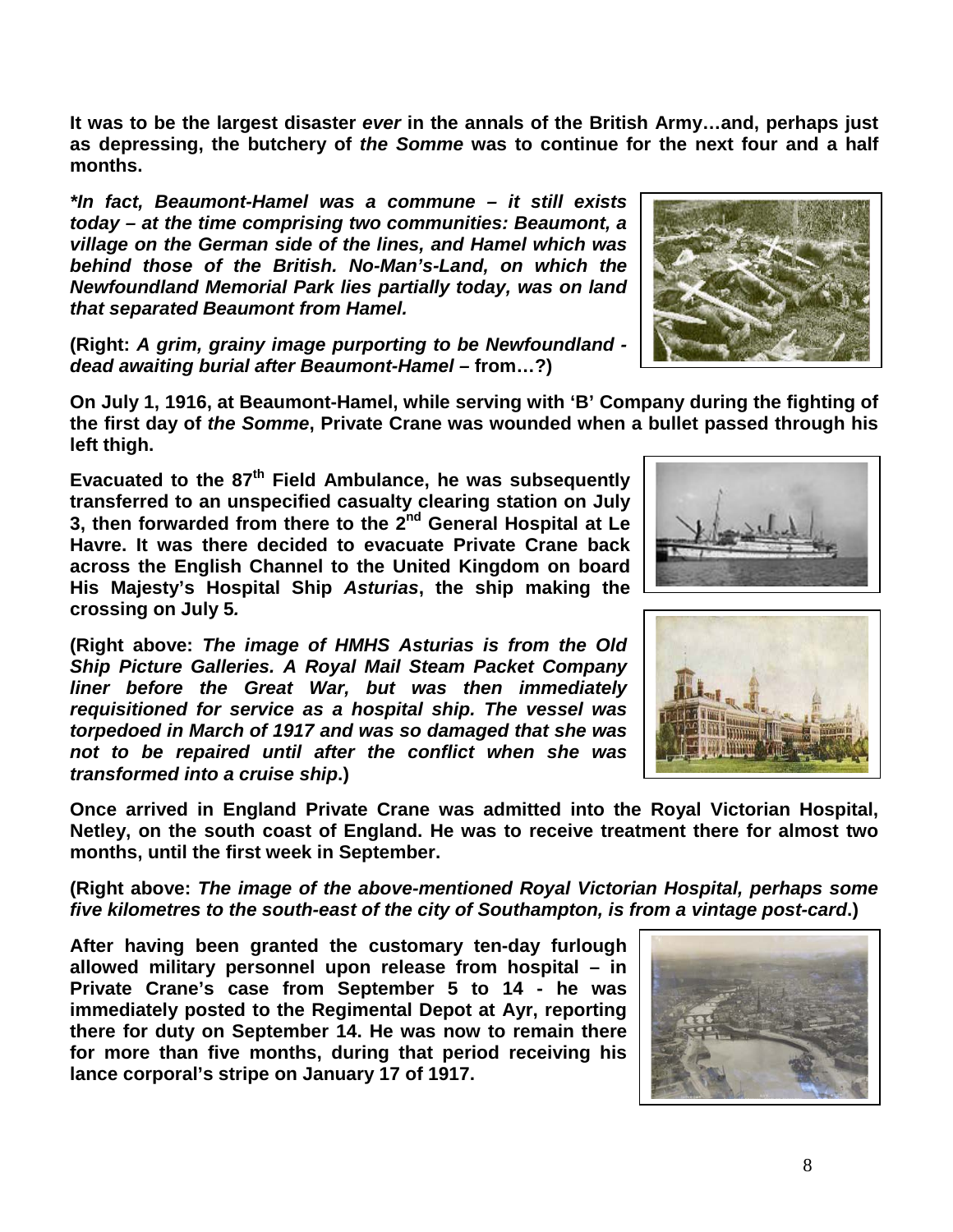**(Preceding page:** *An aerial view of Ayr, likely from the period between the Wars: Newtonon Ayr, where were quartered the 'other ranks', is to the left of the River Ayr and the Royal Borough, where were housed the officers, is to the right***. – by courtesy of the** *Carnegie Library* **at Ayr)**

**At the end of this summer of 1915, the once-Royal Borough of Ayr on Scotland's west coast was to begin to serve as the overseas base for the 2nd (***Reserve***) Battalion of the Newfoundland Regiment from where – as of November of 1915 and up until January of 1918 - re-enforcement drafts from home were to be despatched to bolster the 1st Battalion's numbers, at first to the Middle East and then later to the**  *Western Front***.**



**(Right above:** *The High Street in Ayr as shown on a postcard of the time, the imposing Wallace Tower – it stands to this day (2017) - dominating the scene* **– by courtesy of Reverend Wilson Tibbo and Mrs Lillian Tibbo.**

**Having travelled southwards from Scotland, Lance Corporal Crane embarked with the 20th Re-enforcement Draft from Ayr, at the English south-coast port of Southampton on March 4, 1917, to disembark the following day, the 5th, in the Norman capital city of Rouen. His draft proceeded – likely on foot - to the nearby British Expeditionary Force Base Depot for final training and re-organization\* before moving off further afield to its rendezvous with the parent unit.**

**(Right above:** *British troops disembark at Rouen en route to the Western Front. -* **from** *Illustration***)**

*\*Apparently the standard length of time for this final training at the outset of the war had been ten days – although this was to become more and more flexible as the War progressed - in areas near Rouen, Étaples, LeHavre and Harfleur that became known notoriously to the troops as the Bull Rings.*

Lance Corporal Crane reported *to duty* with 1<sup>st</sup> Battalion in the village of Vignacourt on **March 30/31, one of a draft of five officers and thirty-two other ranks to do so on that day. On April 1, the Newfoundlanders commenced a ten-day march which would lead them to the northeast through the venerable medieval city of Arras and finish amid the rubble of the small village of Monchy-le-Preux.**

**(Right above:** *An Australian photograph shows the village of Vignacourt at the time of the Great War when it was often used as a transit point and training site – as it was for the 1st Battalion on that March 30/31 of 1917***.** *–* **by courtesy of the** *Australian War Museum Archives***)**



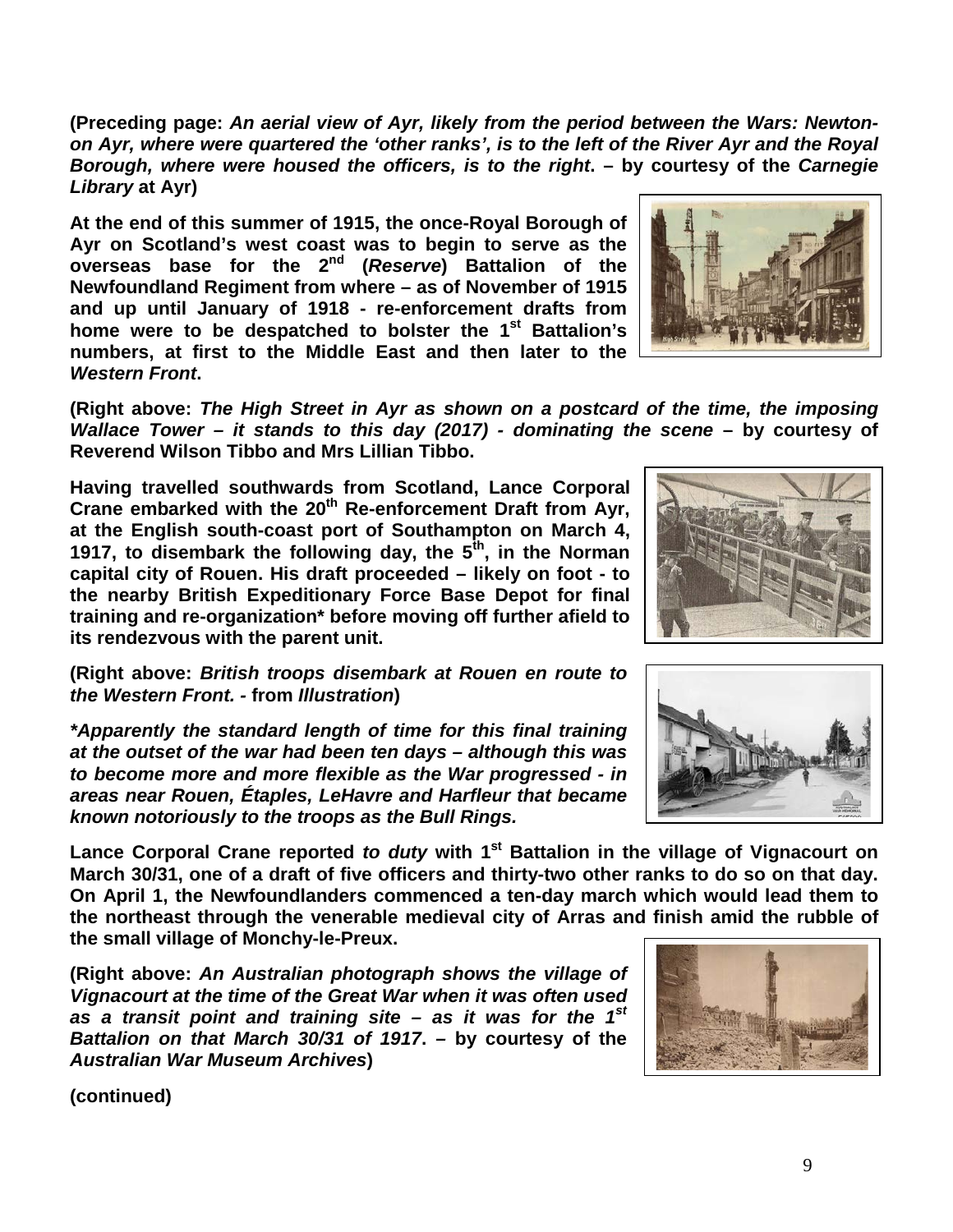**(Preceding page:** *The remnants of the Grande Place in Arras at the time of the Great War, in early 1916* **– from** *Illustration***)**

**\* \* \* \* \***

**After the events of the morning of July 1, 1916, and Private Crane's departure from the field for medical attention, such had then been the dire condition of the attacking British forces that it had been feared that a German counter-assault might well annihilate what had managed to survive of the British Expeditionary Force on** *the Somme***.** 

**The few remnants of the Newfoundland Battalion – and of the other depleted British units - had thus remained in the trenches perhaps fearing the worst, and at night searching for the wounded and burying the dead. It was to be July 6 before the Newfoundlanders were to be relieved from the forward area and to be ordered withdrawn to Englebelmer.** 



**It would then be a further two days before the unit marched further again to the rear area and to billets in the village of Mailly-Maillet.**

**(Right above:** *The re-constructed village of Mailly-Maillet – the French Monument aux Morts in the foreground - is twinned with the community of Torbay, St. John's East***. – photograph from 2009)**

**There on July 11, a draft of one-hundred twenty-seven re-enforcements – a second source cites one-hundred thirty – reported** *to duty***. They had been the first to arrive following the events at Beaumont-Hamel but even with this additional man-power having arrived, the Regimental War Diary records that on the 14th of July, 1916, the 1st Battalion still numbered only…***11 officers and 260 rifles***…after the holocaust of Beaumont-Hamel, just one-quarter of establishment battalion strength.**

On July 27-28 of 1916, the 1<sup>st</sup> Battalion - still under **establishment battalion strength at only five-hundred fifty-four strong, even after further re-enforcement – moved north and entered into the** *Kingdom of Belgium* **for the first time.** 

**It had been ordered to the** *Ypres Salient***, one of the most dangerous pieces of real estate on the entire** *Western Front***, there to continue to re-enforce and to re-organize after the ordeal of Beaumont-Hamel.** 



**(Right above:** *The entrance to 'A' Company's quarters – obviously renovated since that time - in the ramparts of the city of Ypres when it was posted there in 1916 –* **photograph from 2010)**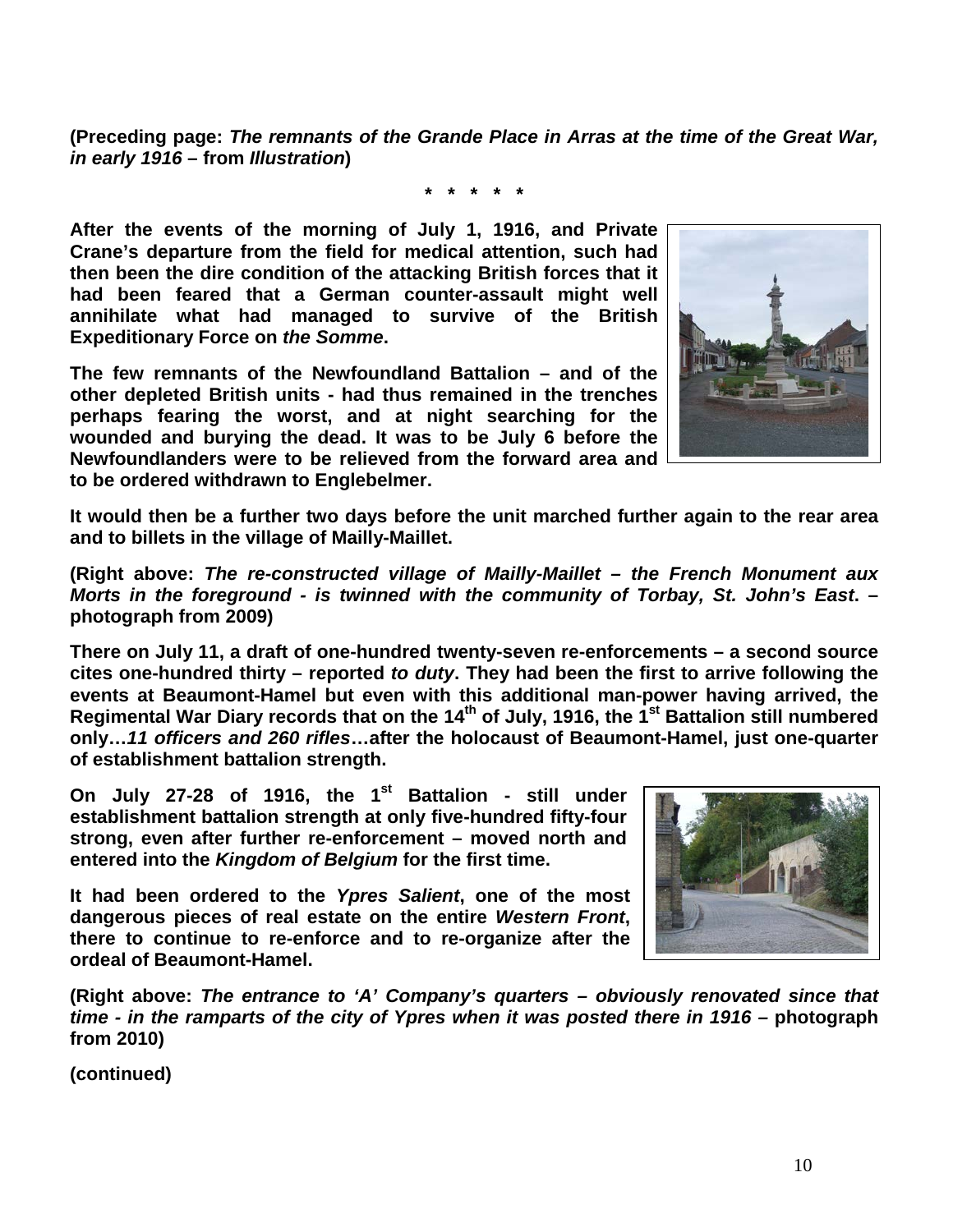*The Salient* **– close to the front lines for almost the entire fifty-two month conflict - was to be relatively quiet during the time of the Newfoundlanders' posting there; yet they nonetheless were to incur casualties, a number – fifteen? - of them fatal.**

**(Right:** *An aerial view of Ypres, taken towards the end of 1916: it is described as the 'Ville morte'.* **– from** *Illustration***)**

**Then on October 8, after having served in Belgium for some ten weeks, the Newfoundland Battalion were to be ordered to return south, back into France and back into the area of – and the battle of –** *the Somme***.**

**Four days after that return to France, on October 12, 1916, the 1st Battalion of the Newfoundland Regiment were again ordered to the offensive; it would be at a place called Gueudecourt, the vestiges of a village some dozen or so kilometres to the south-east of Beaumont-Hamel.** 

**The encounter unfortunately proved to be another illconceived and costly affair – two hundred and thirty-nine casualties all told - for little gain.** 

**(Right above:** *This is the ground over which the 1st Battalion advanced and then mostly conceded at Gueudecourt on October 12. Some few managed to reach the area where today stand the copse of trees and the Gueudecourt Caribou, on the far right horizon***. – photograph from 2007)**

**(Right:** *The Caribou at Gueudecourt stands at the furthest point of the Newfoundland Battalion's advance of October 12, 1916.* **– photograph from 2012)**

**The Newfoundland Battalion was not to be directly involved in any further concerted infantry action in the immediate area of Gueudecourt although, on October 18, it would supply twohundred fifty men to act as stretcher-bearers in an attack undertaken by troops of two British regiments, the Hampshires and the Worcestershires, of the 88th Brigade.**

**(Right:** *Stretcher-bearers not only shared the dangers of the battle-field with their arms-bearing comrades, but they often spent a longer period of time exposed to those same perils***.**  *This photograph was likely taken during First Somme.* **– from**  *Illustration***)**

**On October 30, the Newfoundland unit had eventually been retired to rear positions from the Gueudecourt area. It had been serving in front-line and support positions for three weeks less a day.**









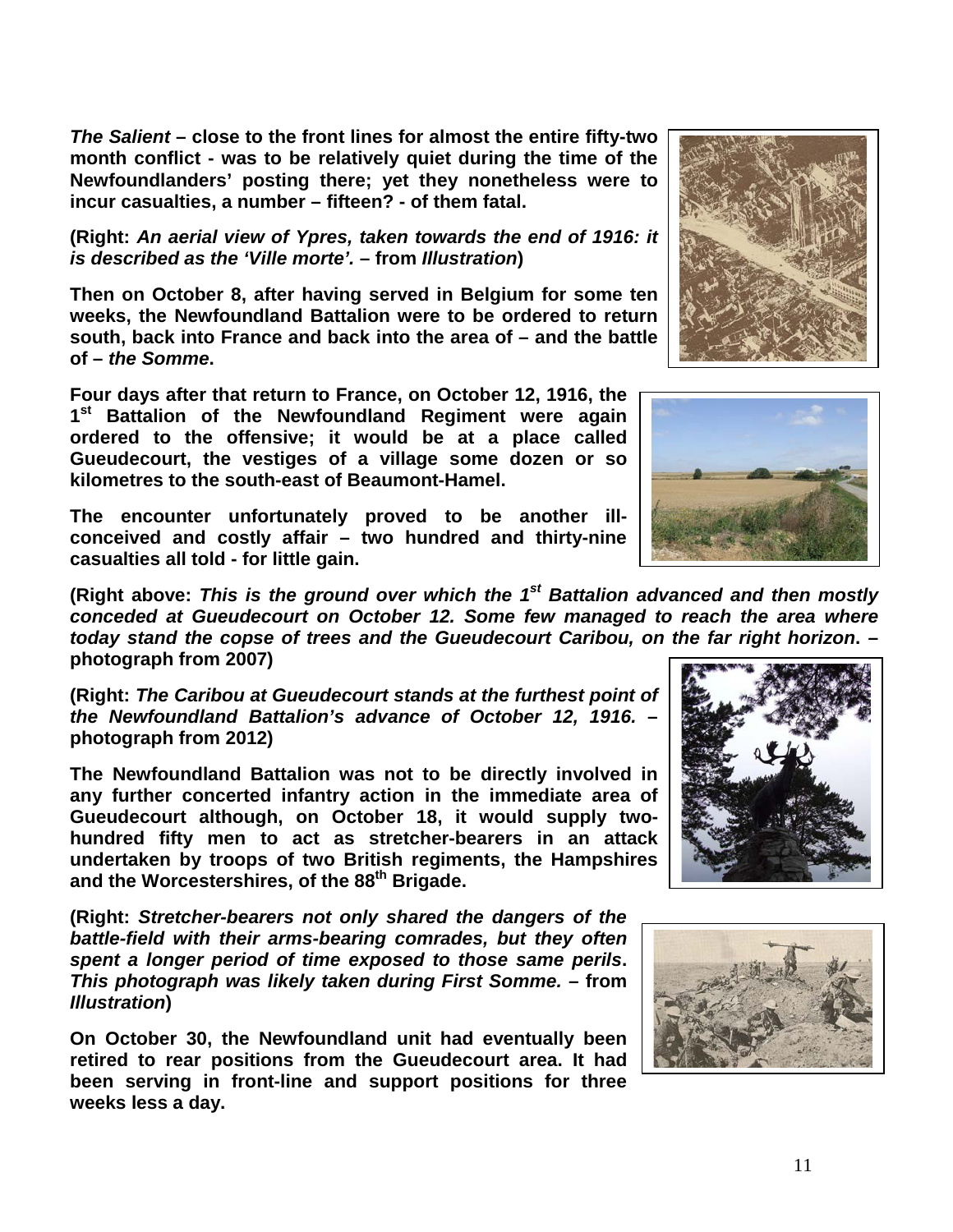12

**The Newfoundlanders were now to spend two weeks withdrawn to the area of Ville-sous-Corbie, re-enforcing and reorganizing. It was not to be until November 15 that the 1st Battalion began to wend its way back up to the front lines where it continued its watch in and out of the trenches of** *the Somme* **– not without casualties – during the late fall and early winter. It was a posting to be broken only by another several weeks spent in** *Corps Reserve* **during the Christmas period, encamped well behind the lines and in close proximity to the city of Amiens.**

**(Right below:** *A typical British Army Camp during rather inclement winter conditions somewhere on the Continent* **– from a vintage post-card)**

**It was on January 11 that the Newfoundland Battalion was ordered out of Corps Reserve and its lodgings at** *Camps en Amienois* **from where it would make its way on foot to the community of Airaines. From the railway station there it was to entrain for the small town of Corbie where it had thereupon taken over billets which it had already occupied for a short period only two months before.** 

**After that recent six-week Christmas respite spent in** *Corps Reserve* **far to the rear, the Newfoundlanders were to** *officially* **return to** *active service* **on January 23, although they apparently had already returned to the trenches by that date and had incurred their first casualties – and fatality – of 1917.** 

**Those casualties, however, were only some of those everyday thousands whom Douglas Haig casually referred to as** *wastage* **as the Newfoundland unit had not ventured from its trenches.** 

**In fact, the sole infantry activity** *directly* **involving the Newfoundland unit during that entire period – from Gueudecourt in mid-October, 1916, until Monchy-le-Preux in mid-April of 1917 – was to be the sharp engagement at Sailly-Saillisel at the beginning of March, an action which would bring this episode in the Newfoundlanders' War – in the area of** *the Somme* **- to a close.**

**(Right above:** *A soldier of the Lancashire Fusiliers, their unit to be relieved by the Newfoundlanders on March 1, enjoys his cigarette in the cold and ice of the trenches at Sailly-Saillisel during the winter of 1916-1917. –* **from** *Illustration***)**

**(Right:** *The fighting during the period of the Battalion's posting to Sailly-Saillisel took place on the far side of the village which was no more than a heap of rubble at the time.*  **photograph from 2009(?))**

**After Sailly-Saillisel the month of March was to be a quiet time for the Newfoundlanders; having departed from the trenches, they were now to spend their time near the communities of Meaulté and Camps-en-Amienois re-enforcing, re-organizing, and in training for upcoming events.** 





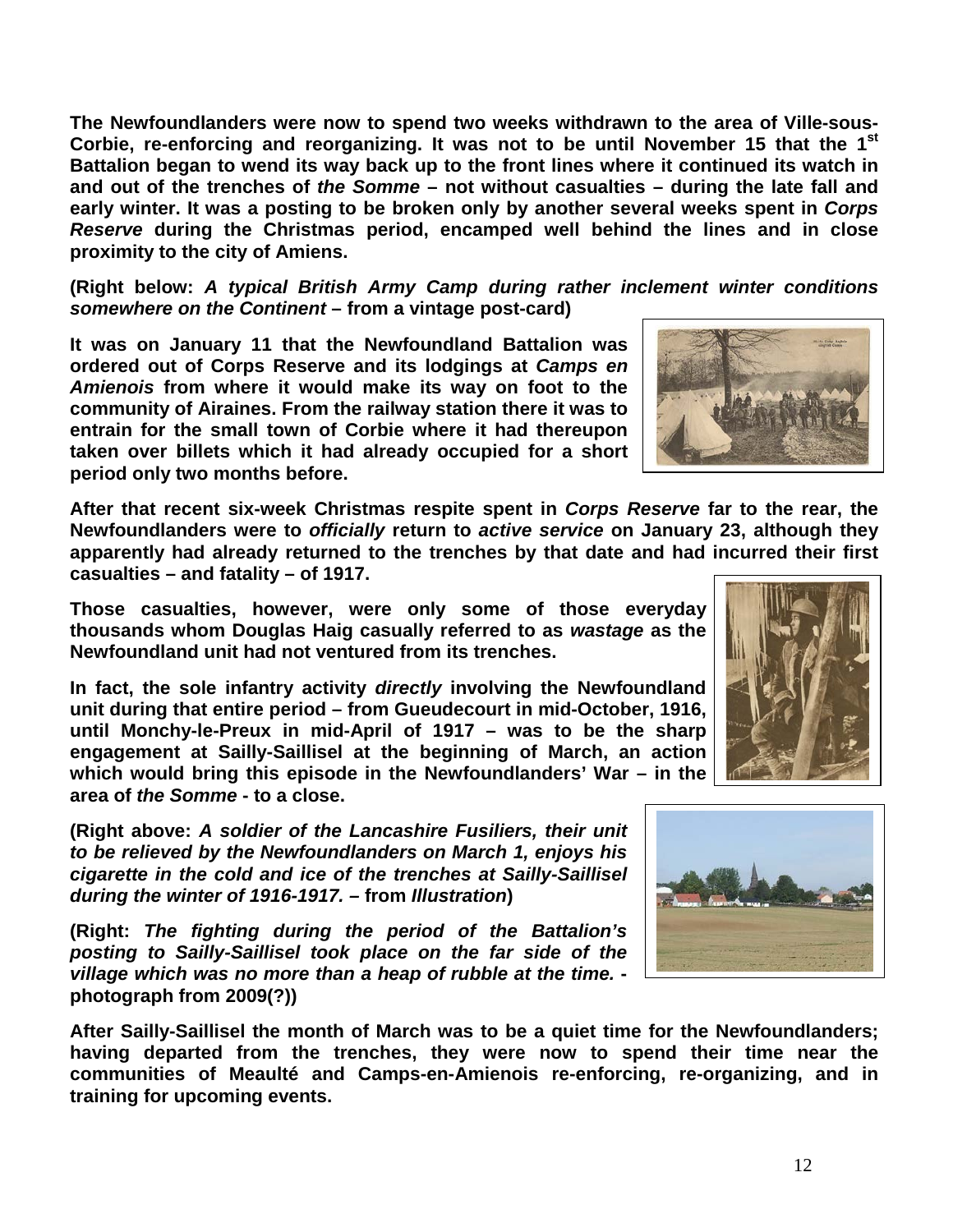**They had even had the pleasure of a visit from the Regimental Band arrived from Ayr, and also one from the Prime Minister of Newfoundland, Sir Edward Morris, the latter on March 17, St. Patrick's Day.**

**(Right:** *The Prime Minister of Newfoundland visiting the 1st Battalion of the Newfoundland Regiment, encamped at Meaulté* **– from** *The War Illustrated***)**

**On March 29, the Newfoundlanders had begun to make their way – on foot – from Camps-en-Amienois to the north-east, towards Vignacourt and the short interim of training during which time Lance Corporal Crane and his draft were to report**  *to duty* **from Rouen.**



**On the morrow the Newfoundland Battalion was to be making its way to Monchy-le-Preux.**

**\* \* \* \* \***

**(Right below:** *The Canadian National Memorial which has stood atop Vimy Ridge since 1936* **– photograph from 2010)**

**On April 9 the British Army was to launch an offensive in the area to the north of** *the Somme* **battlefields; this was to be the so-called** *Battle of Arras***, intended to support a major French effort elsewhere. In terms of the daily count of casualties – just over four thousand - this attack was to be the most expensive operation of the** *Great War* **for the British, its only positive episode to be the Canadian assault of** *Vimy Ridge* **on the opening day of the battle, Easter Monday, 1917.** 

**And while the British campaign would prove an overall disappointment, the French** *Bataille du Chemin des Dames* **had been yet a further disaster.** 

**(Right:** *The village of Monchy-le-Preux as seen today from the western – in 1917, the British – side of the community: The Newfoundlanders advanced, out of the ruins of the place, to the east, away from the camera***. – photograph from 2013)**





**The 1st Battalion was to play its part during the** *Battle of Arras***, a role that would begin at the place called Monchy-le-Preux on April 14 and which would finish ten days later, on April 23, perhaps a kilometre distant, at** *Les Fosses Farm***. After Beaumont-Hamel, the ineptly-planned action at Monchy-le-Preux would prove to be the most costly day of the Newfoundlanders' war, four-hundred eighty-seven casualties all told on April 14 alone\*.**

*\*It was also an action in which a DSO, an MC and eight MMs were won by a small group of nine personnel of the Battalion – the Distinguished Service Order (DSO) awarded to the unit's Commanding officer. An MM for the same action was also presented to a private from the Essex Regiment .*